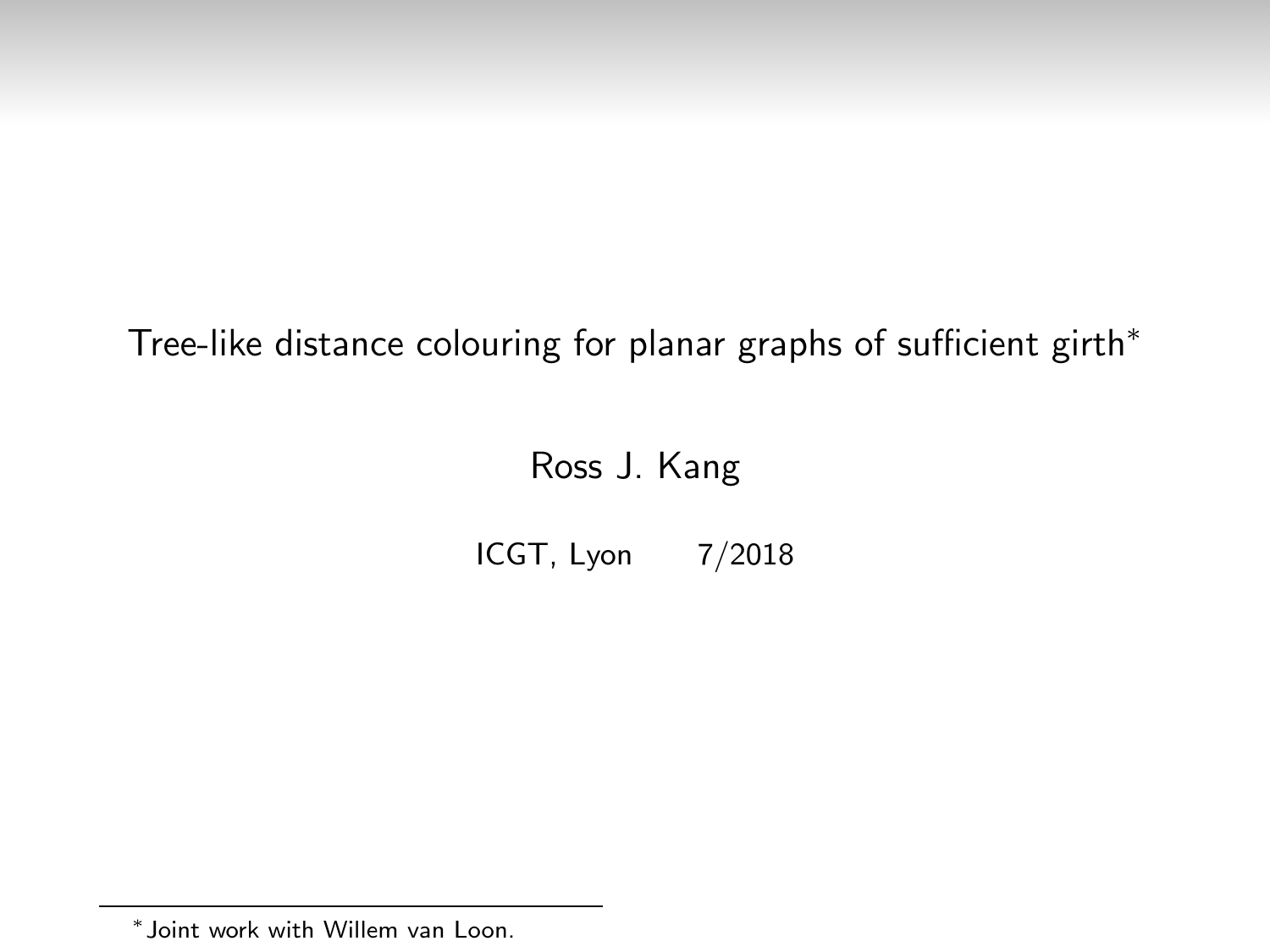What is the effect of fixed girth on planar distance colouring?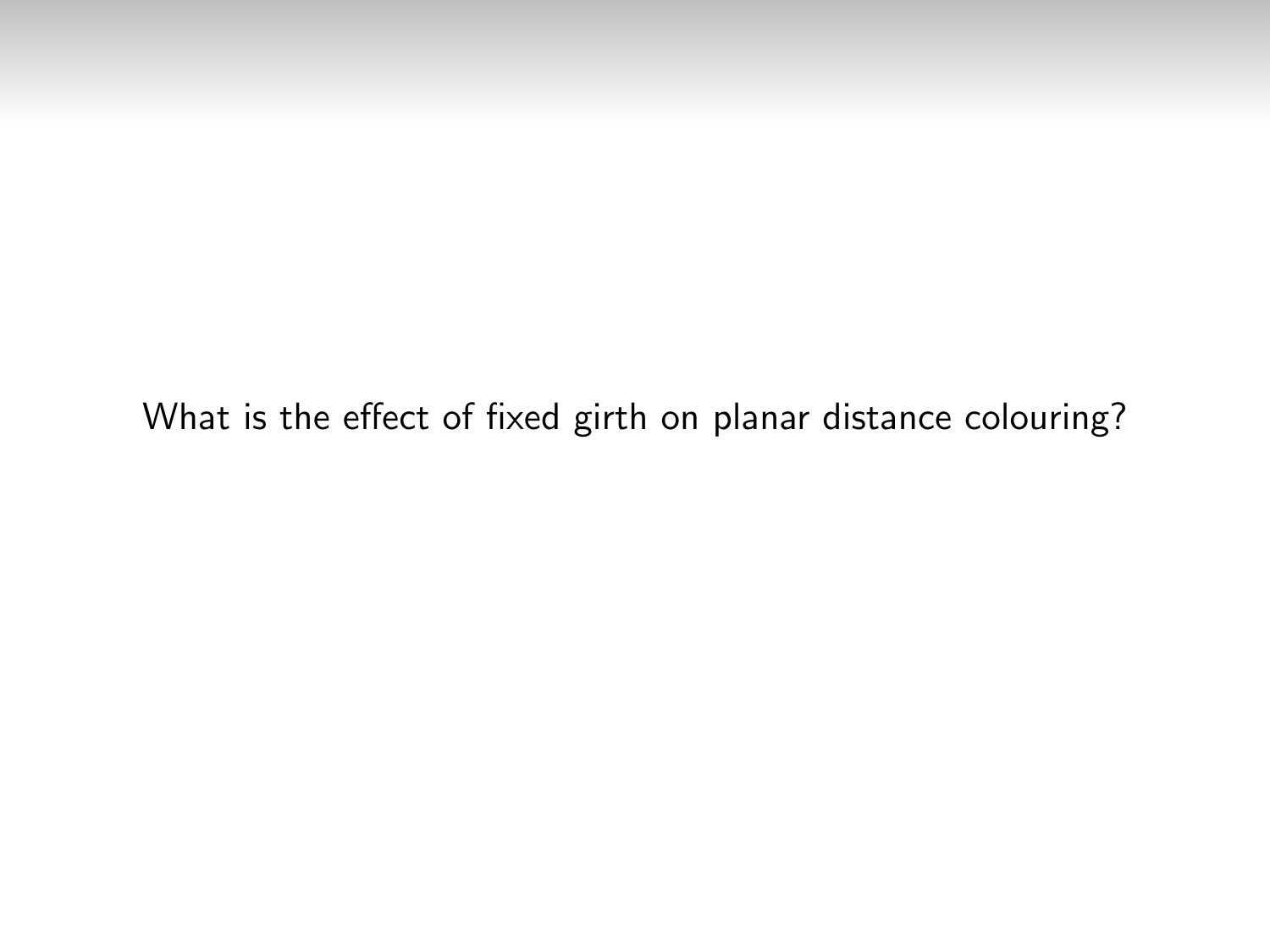Distance 1 vertex-colouring of planar graphs

Appel & Haken '77:  $\chi \leq 4$ . Sharp for  $K_4$ .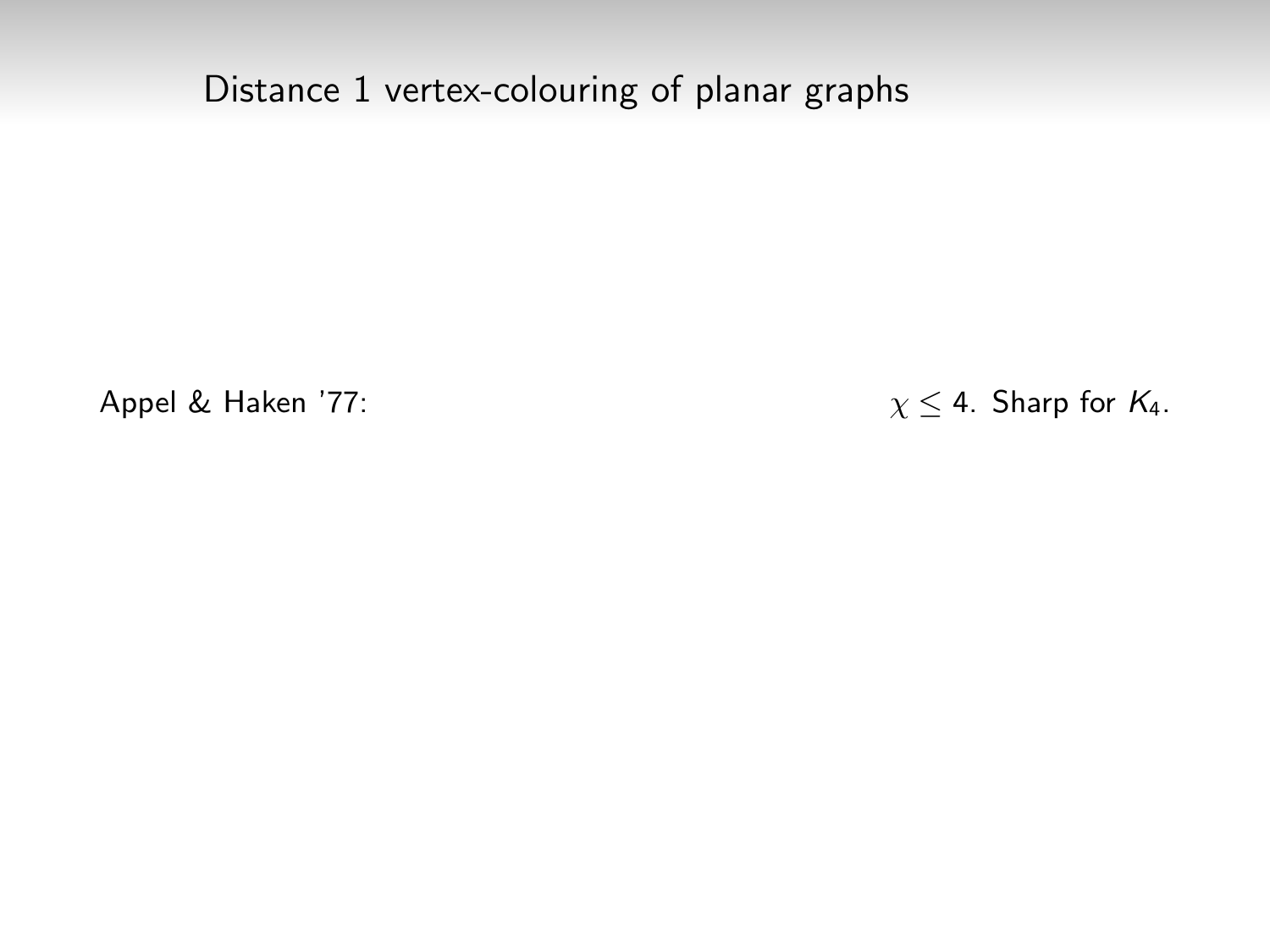Appel & Haken '77:  $\chi \leq 4$ . Sharp for  $K_4$ .

Grötzsch '58:  $\chi \leq 3$  for girth 4. Sharp for odd cycles.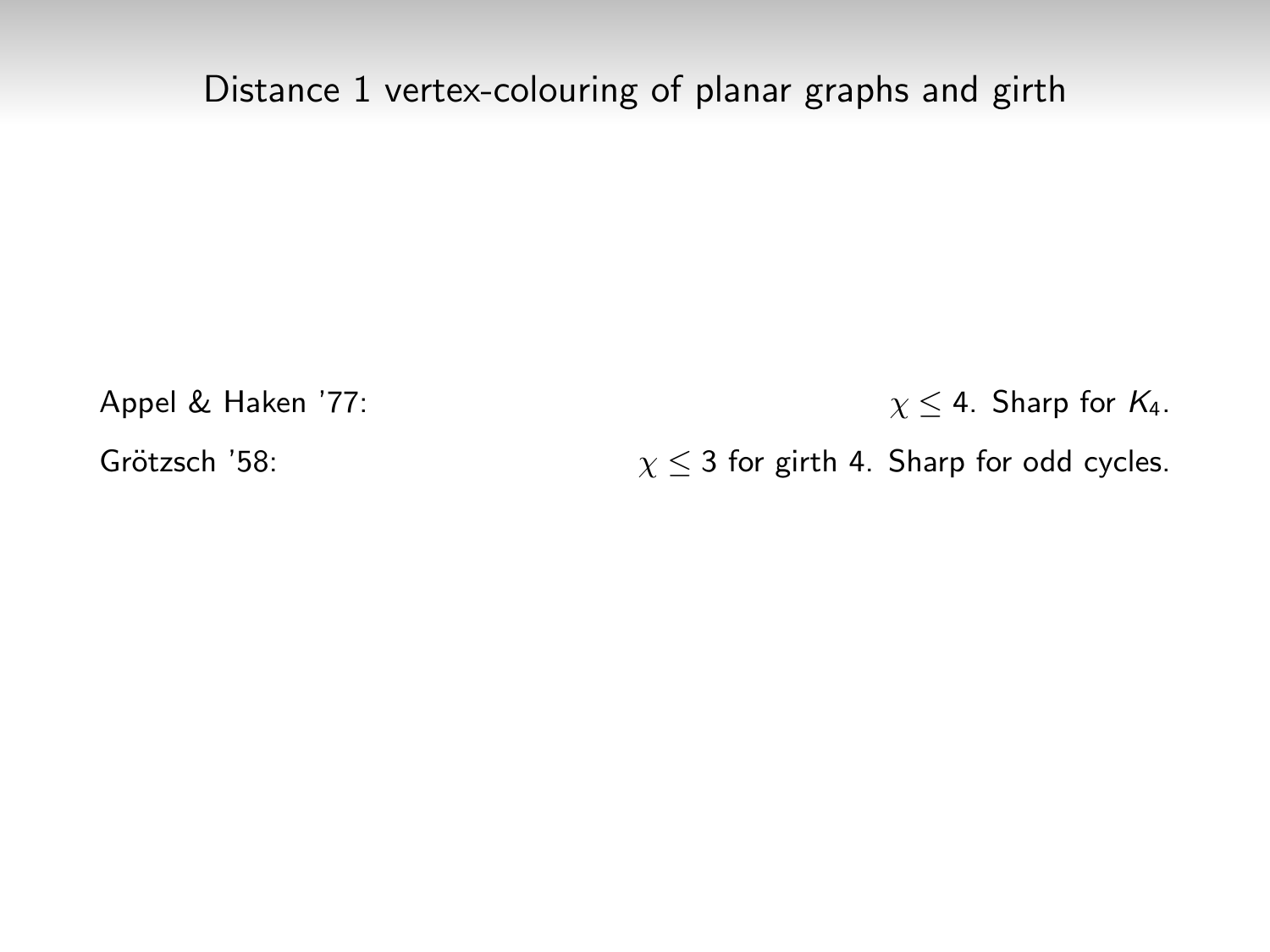Appel & Haken '77:  $\chi \leq 4$ . Sharp for  $K_4$ . Grötzsch '58:  $\chi \leq 3$  for girth 4. Sharp for odd cycles.

Trees, i.e. with girth  $\infty$ , of course are bipartite.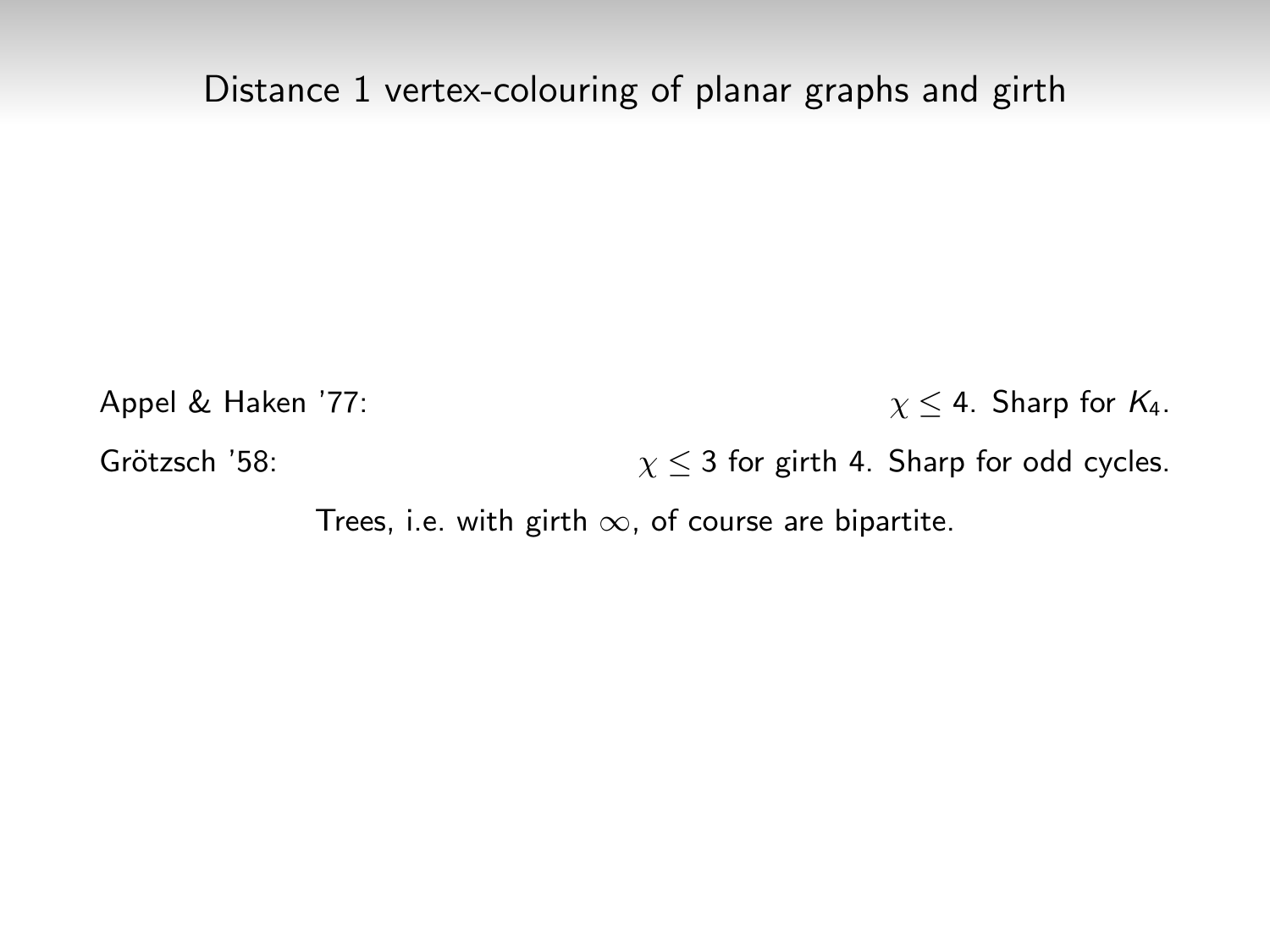# Distance 1 edge-colouring of planar multigraphs

Shannon '49:

 $\chi' \leq 1.5\Delta$ . Sharp for Shannon multigraphs.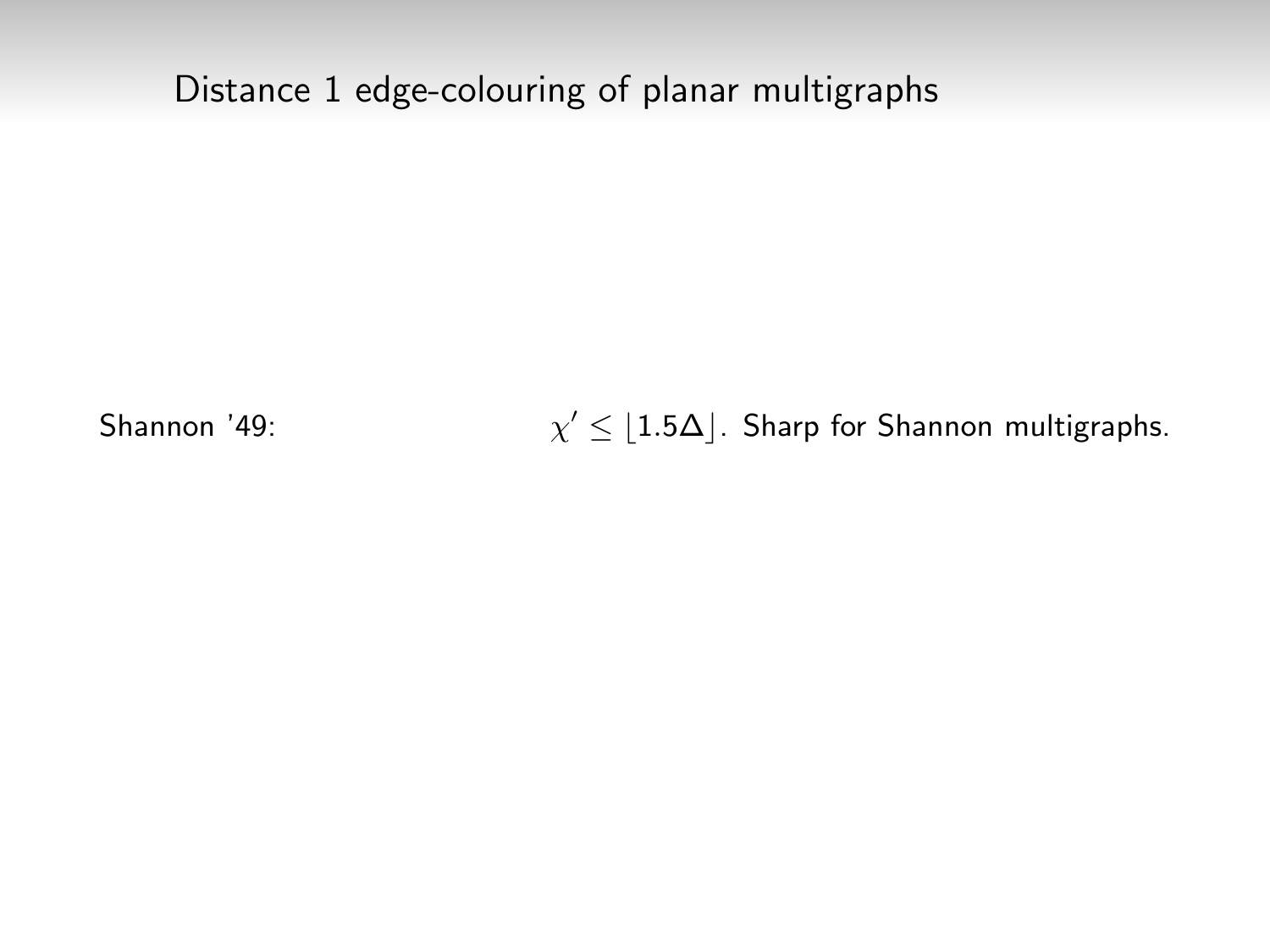Shannon '49:  $\chi' \leq |1.5\Delta|$ . Sharp for Shannon multigraphs. Vizing '65:  $\chi'$   $\leq$   $\Delta$  for girth 3 if  $\Delta$  large. Sharp for trees.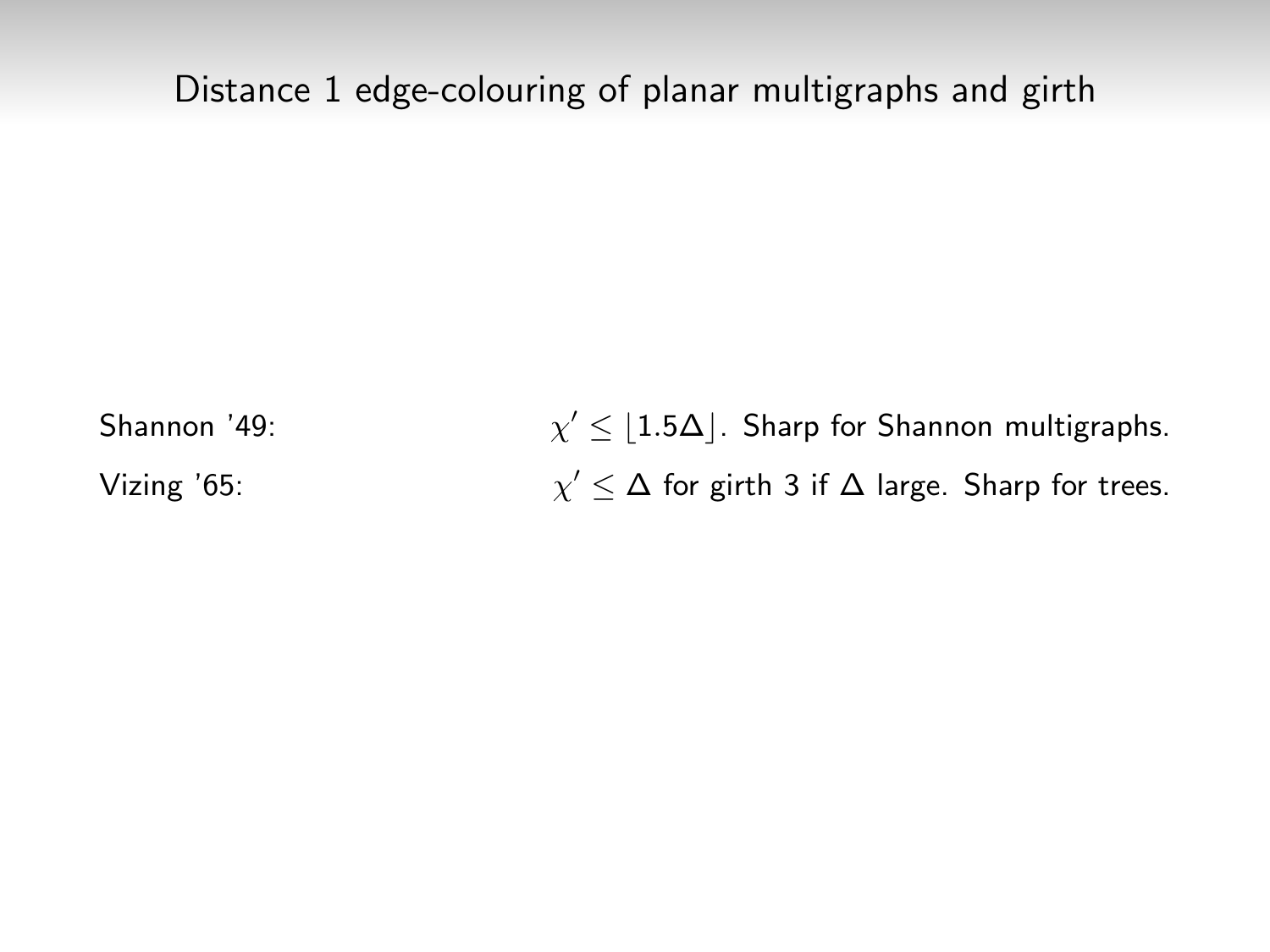## Distance 2 vertex-colouring of planar graphs

Wegner's Conjecture '77:  $\chi_2 \leq 1.5\Delta + C$ . Sharp for subdivided Shannon.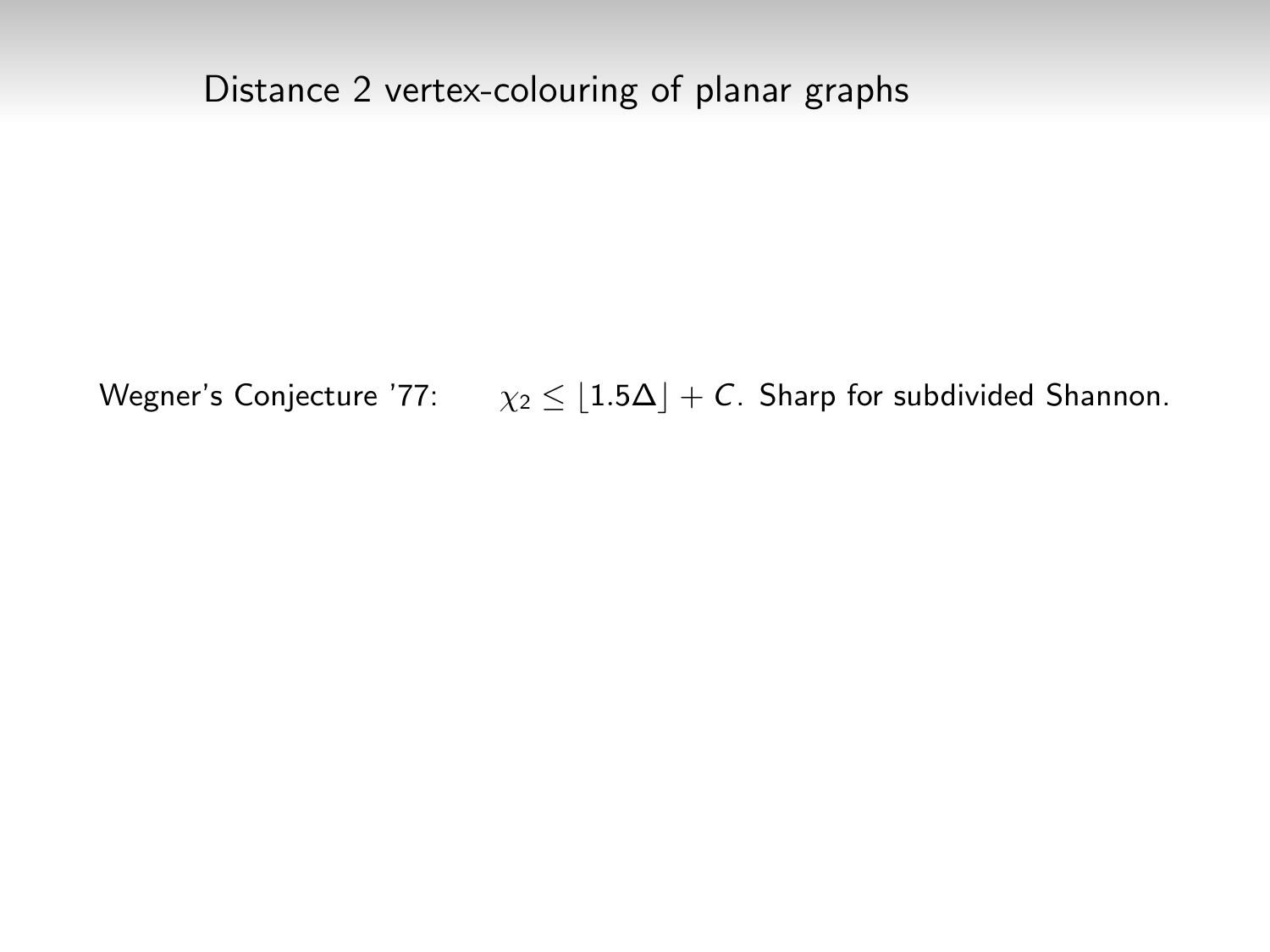Wegner's Conjecture '77:  $\chi_2 \leq 1.5\Delta + C$ . Sharp for subdivided Shannon. Havet, Van den Heuvel, McDiarmid, Reed '08:  $\gamma_2 < 1.5\Delta + o(\Delta)$ .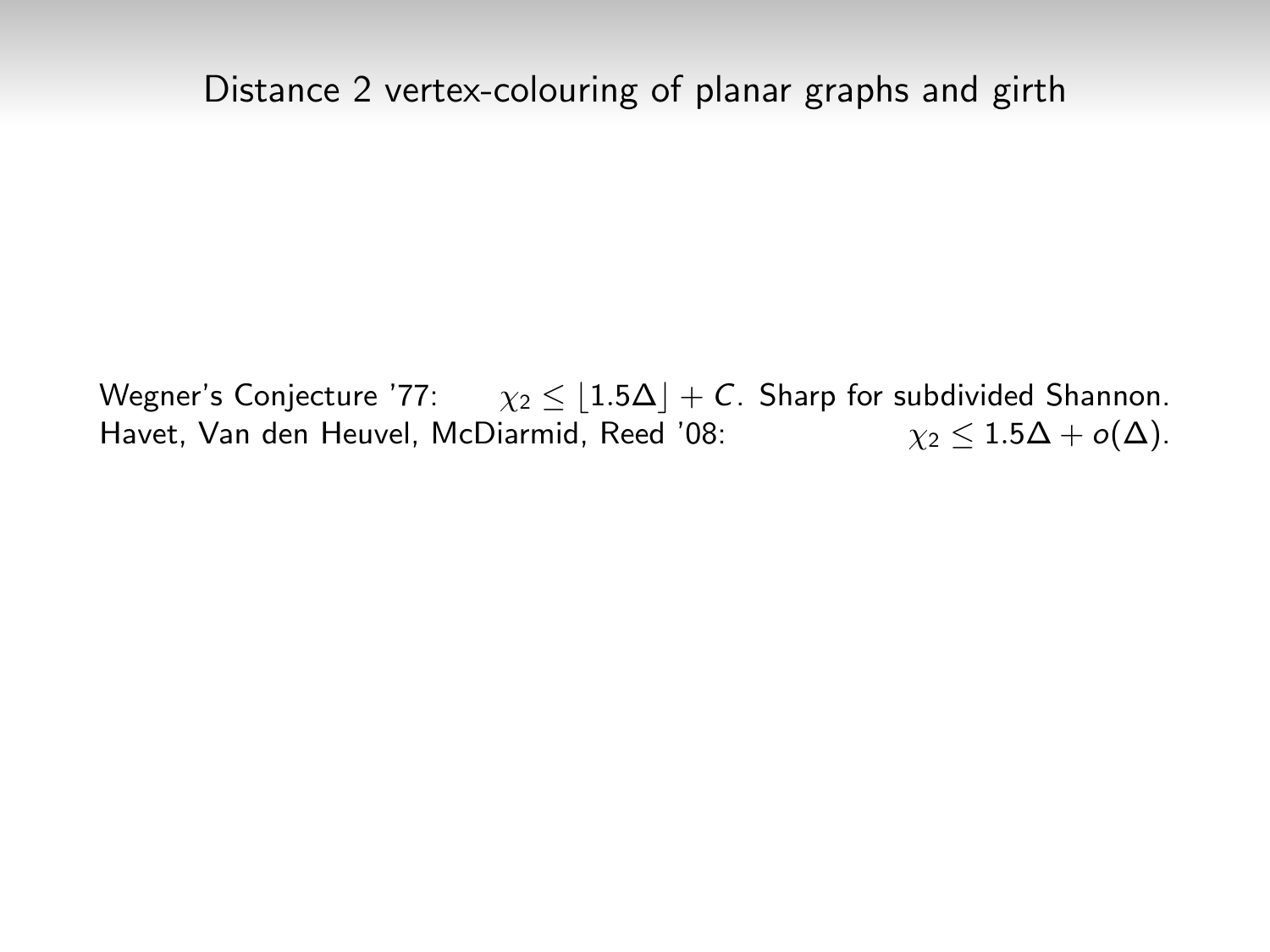Wegner's Conjecture '77:  $\chi_2 \leq 1.5\Delta + C$ . Sharp for subdivided Shannon. Havet, Van den Heuvel, McDiarmid, Reed '08:  $\gamma_2 < 1.5\Delta + o(\Delta)$ .

Borodin, Glebov, Ivanova, Neustroeva, Tashkinov '04:  $\chi_2 < \Delta + 1$  for girth 7 if  $\Delta$  large. Sharp for trees.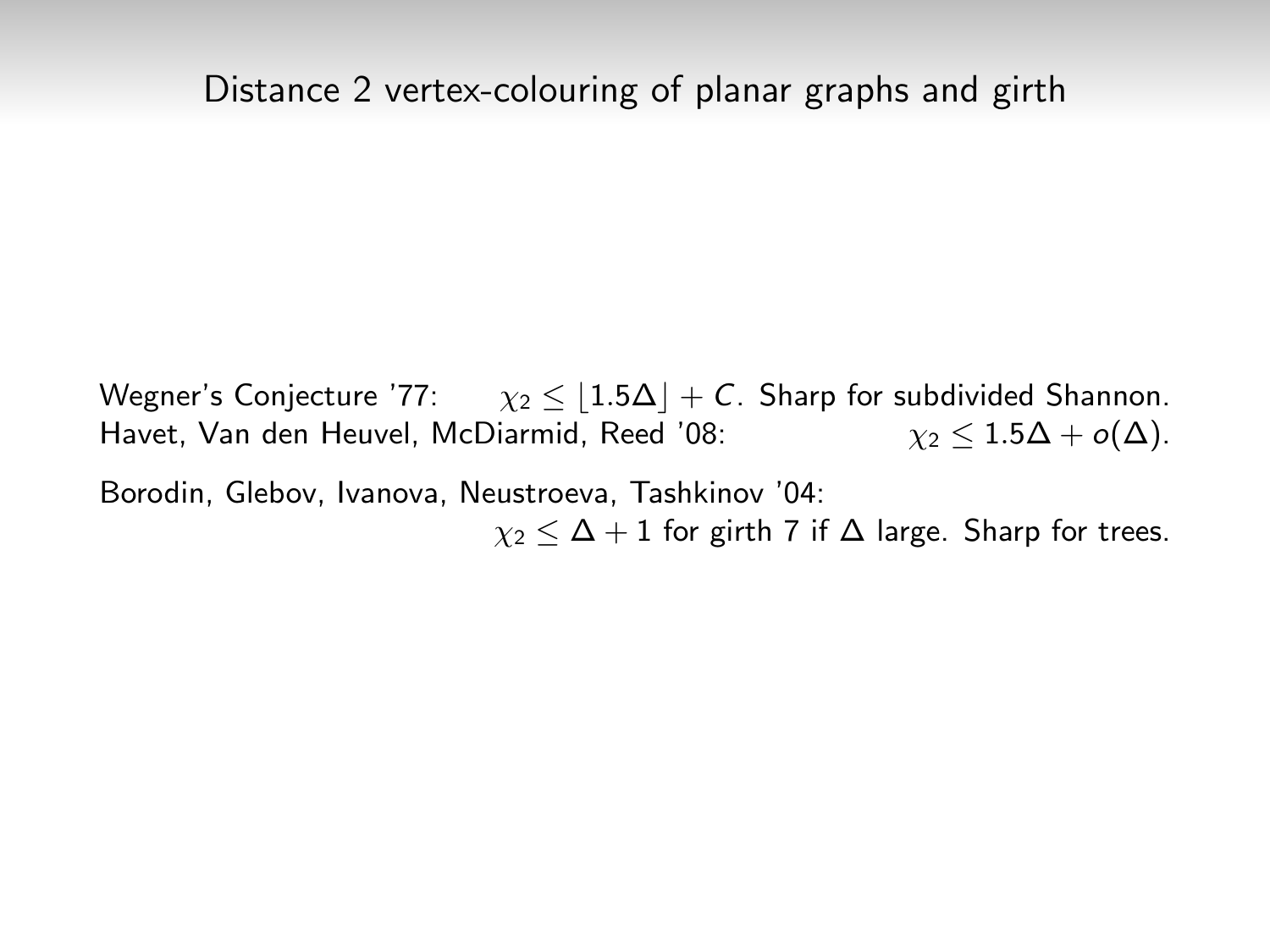## Distance 2 edge-colouring of planar graphs

Faudree, Schelp, Gyárfás, Tuza '90:

 $\gamma_2' \leq 4\Delta + 4$ . Sharp for "hairy"  $K_4$ .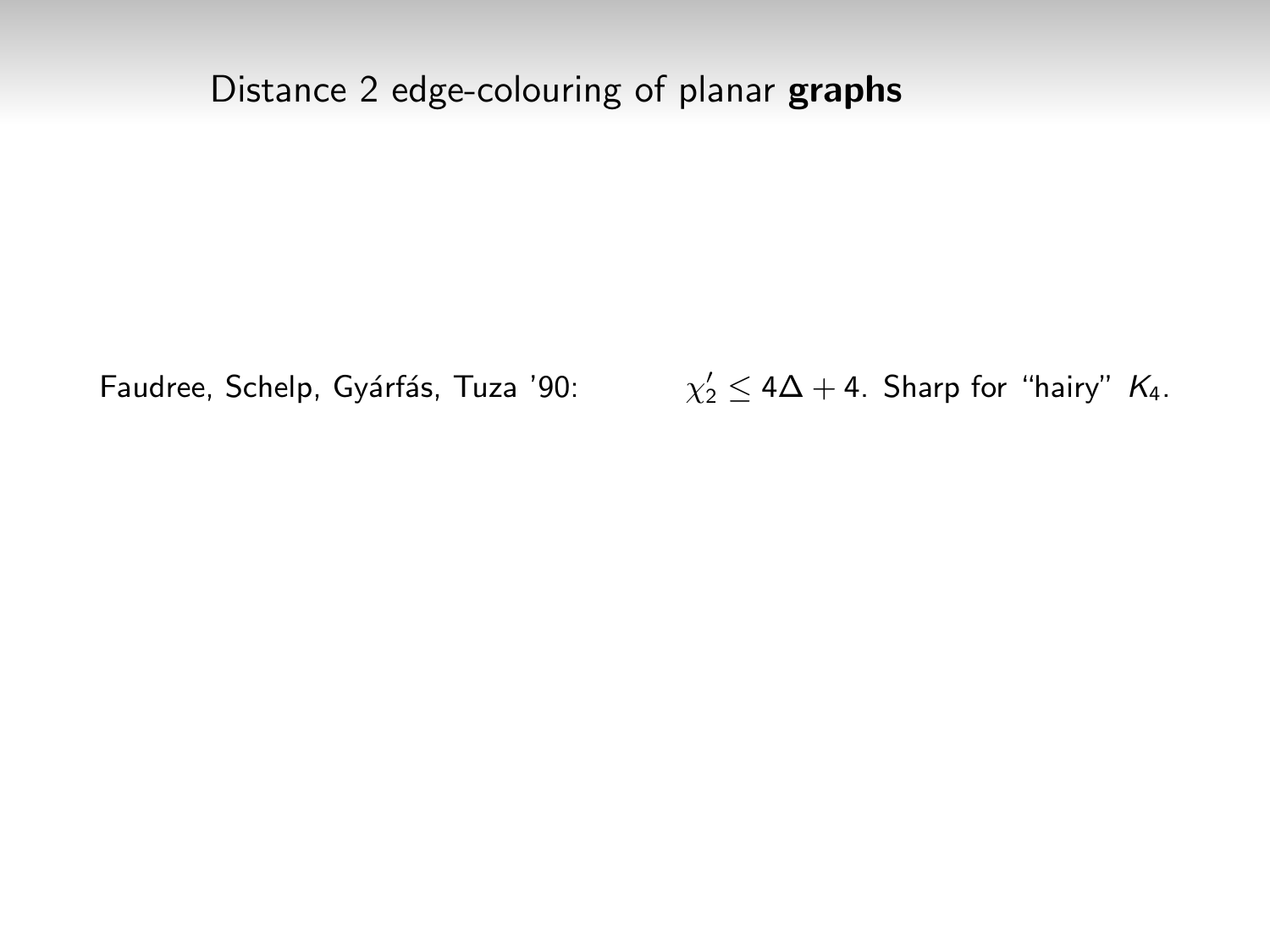Faudree, Schelp, Gyárfás, Tuza '90:  $\gamma_2' \leq 4\Delta + 4$ . Sharp for "hairy"  $K_4$ . Borodin & Ivanova '13:  $\mathcal{O}_2' \leq 2\Delta - 1$  for girth  $\Omega(\Delta)$ . Sharp for trees.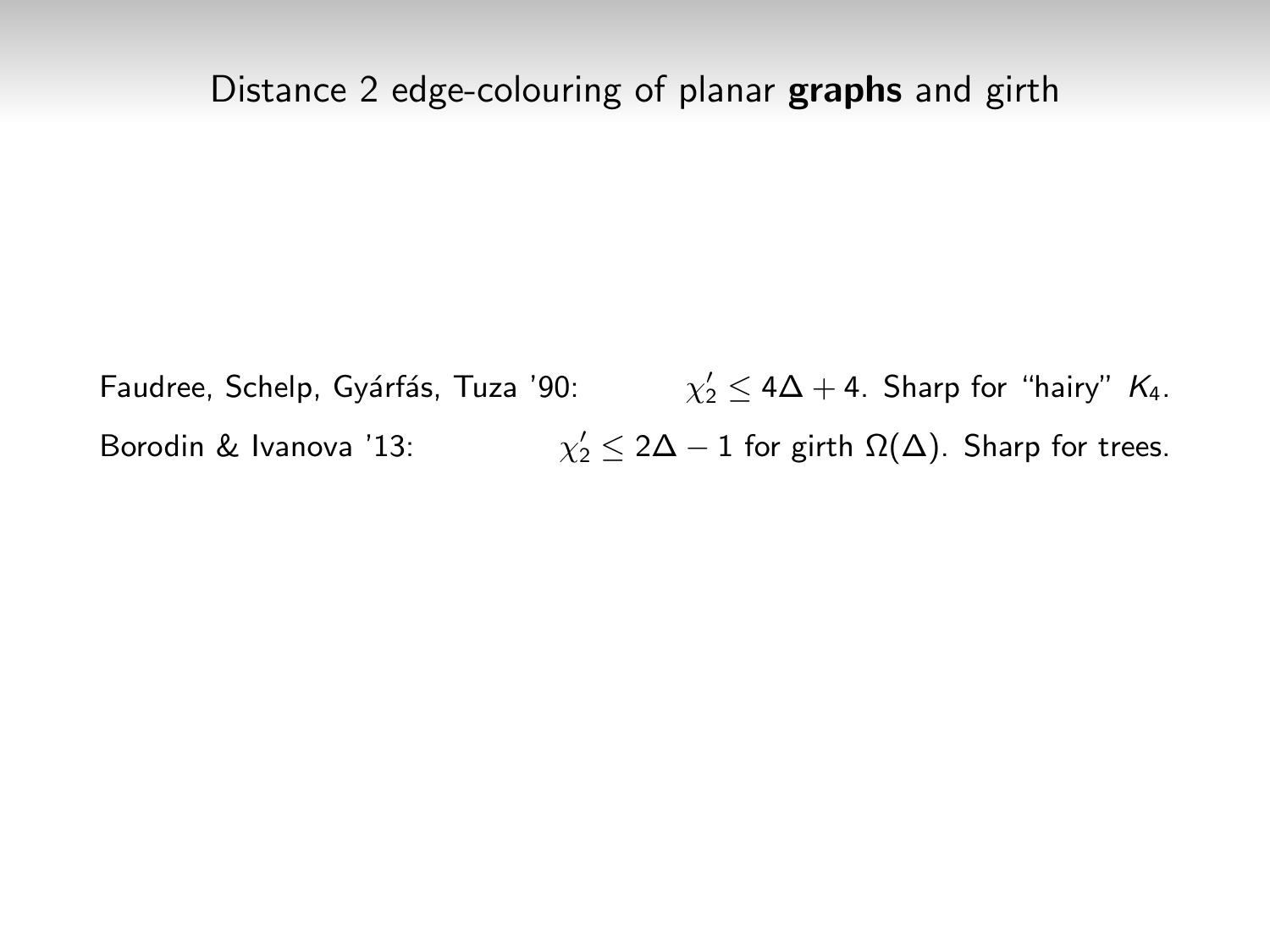Faudree, Schelp, Gyárfás, Tuza '90:  $\gamma_2' \leq 4\Delta + 4$ . Sharp for "hairy"  $K_4$ . Borodin & Ivanova '13: χ  $\mathcal{O}_2' \leq 2\Delta - 1$  for girth  $\Omega(\Delta)$ . Sharp for trees. In fact, "hairy" odd cycles show that  $\chi_2'$  can be  $> 2\Delta-1$  with girth  $\Theta(\Delta).$ No fixed girth achieves the optimal value for trees.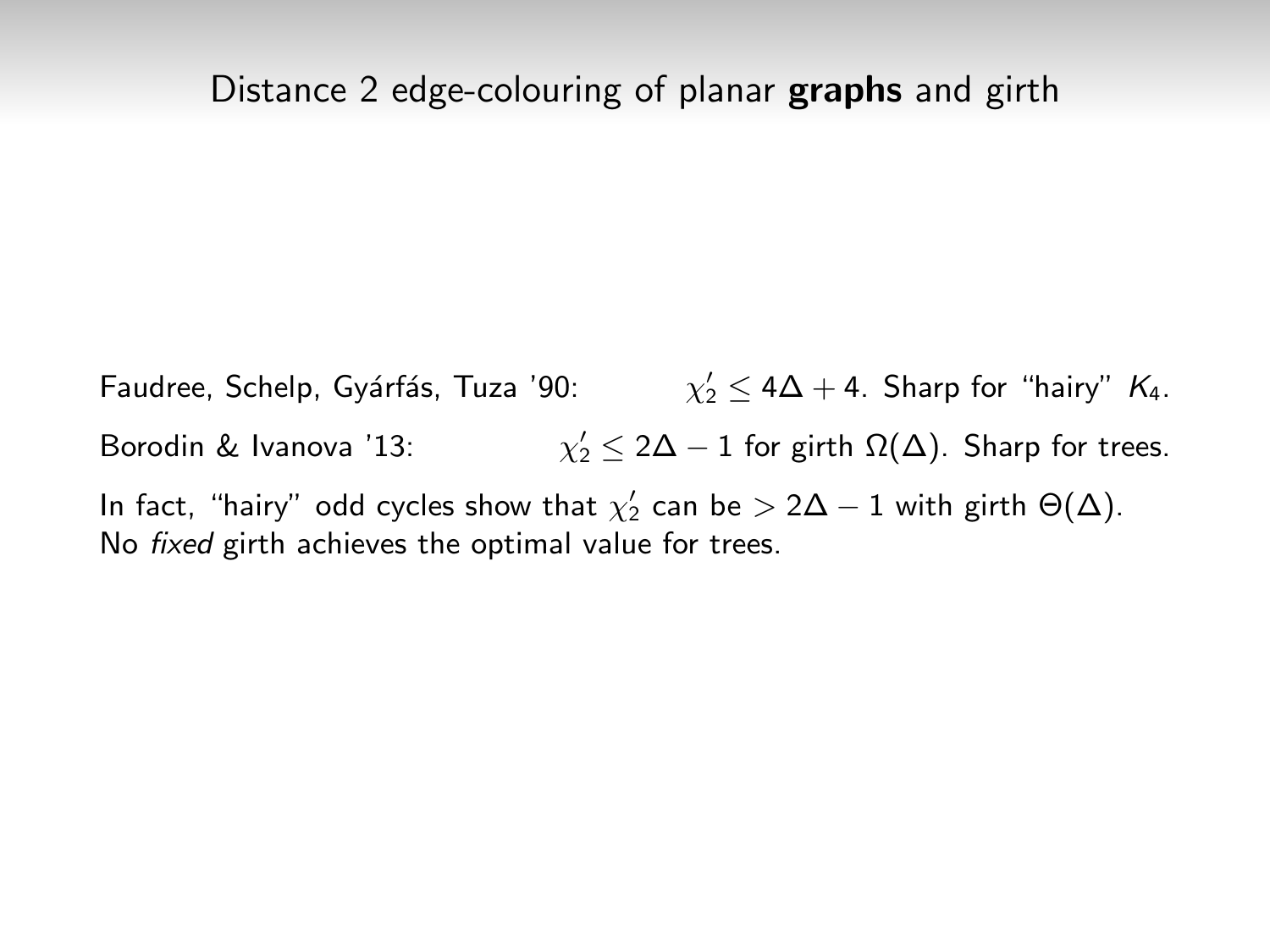How does the story extend to colouring with larger distance?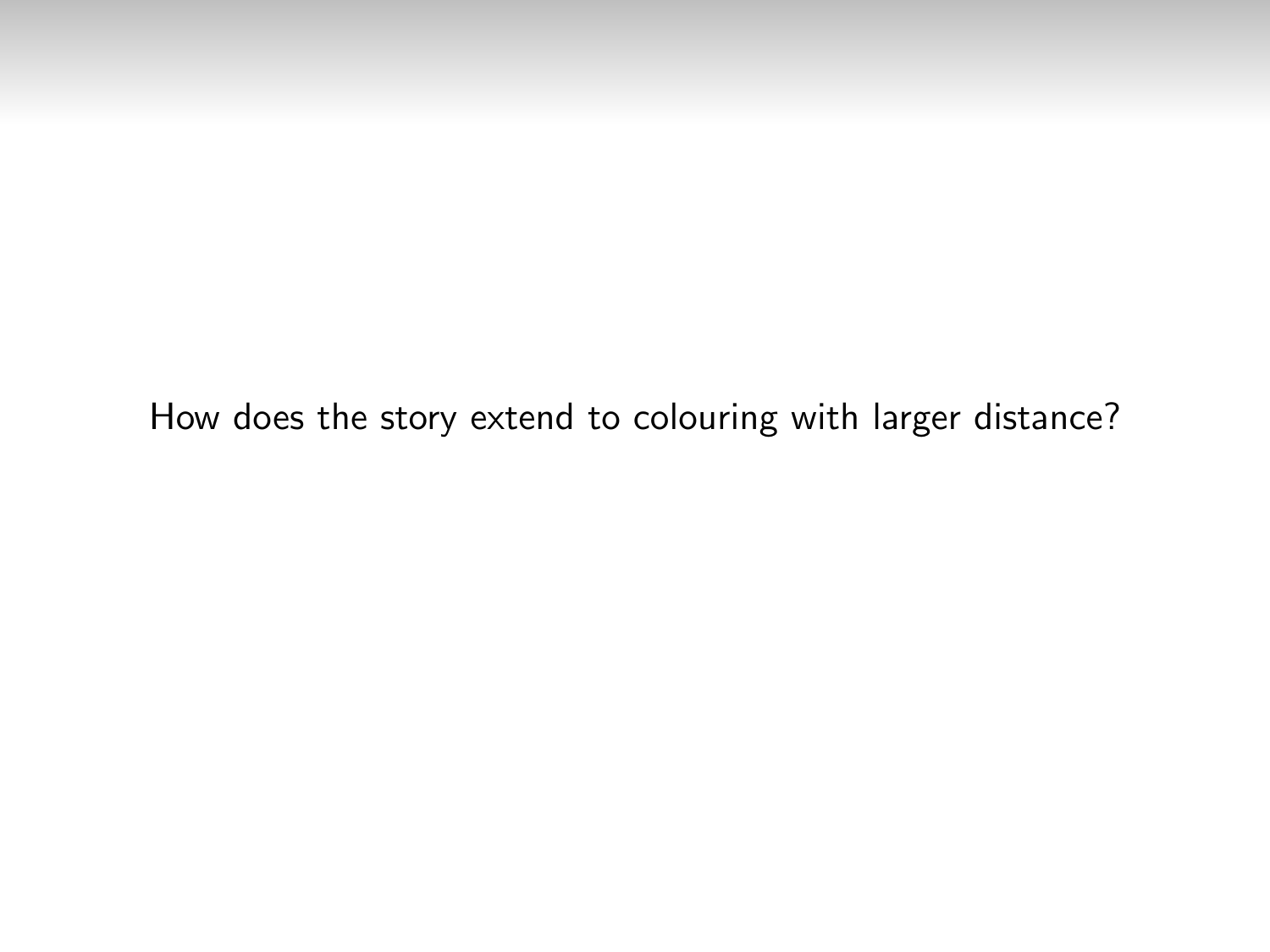## Distance  $t$  vertex-colouring of planar graphs

For trees:

$$
\tau_t(\Delta) := \begin{cases} \frac{1}{\Delta - 2} (\Delta(\Delta - 1)^{t/2} - 2) & 2 \mid t \\ \frac{1}{\Delta - 2} (2(\Delta - 1)^{(t+1)/2} - 2) & 2 \nmid t \end{cases}.
$$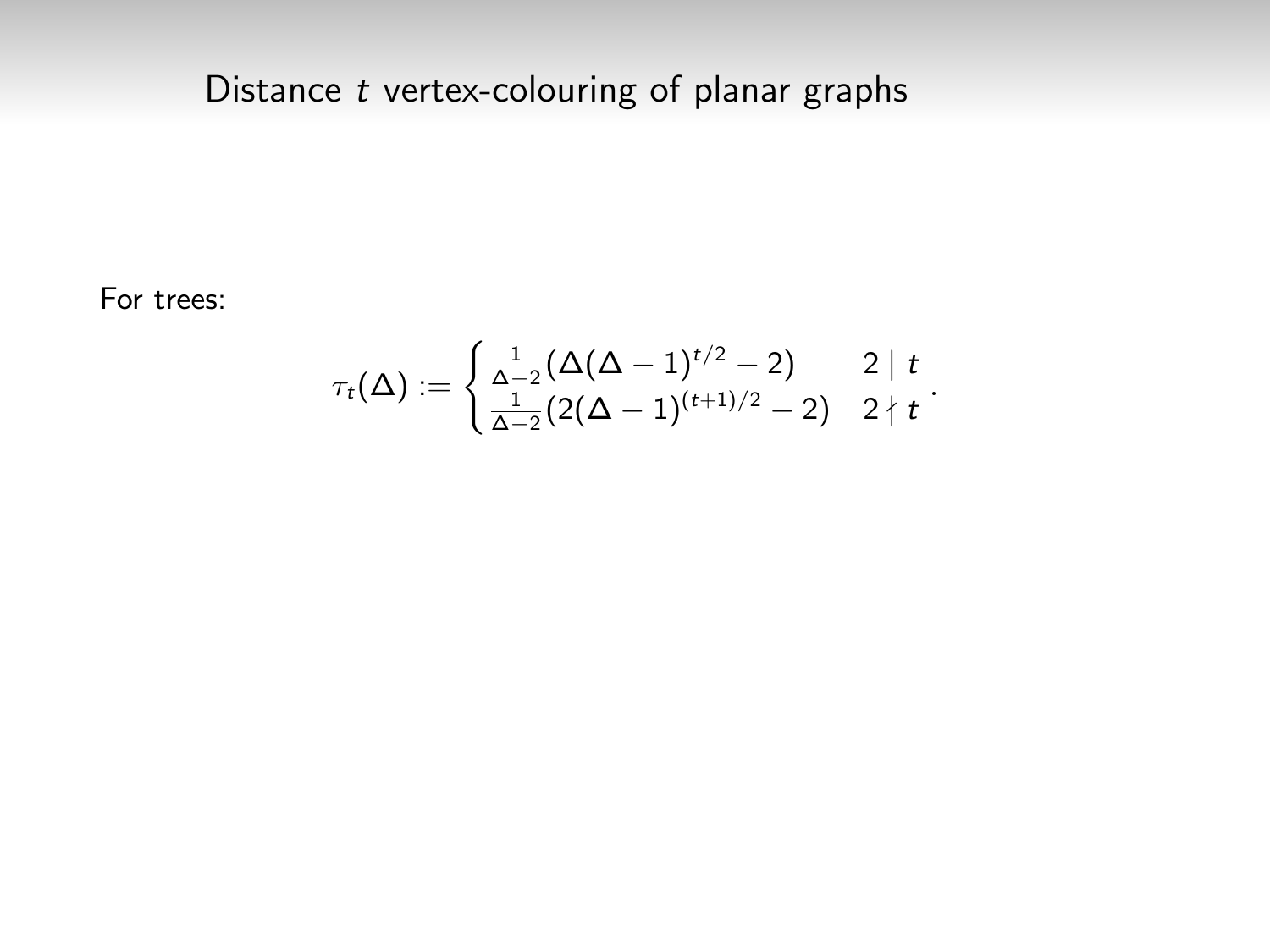For trees:

$$
\tau_t(\Delta):=\begin{cases} \frac{1}{\Delta-2}(\Delta(\Delta-1)^{t/2}-2) & 2\mid t \\ \frac{1}{\Delta-2}(2(\Delta-1)^{(t+1)/2}-2) & 2\nmid t \end{cases}.
$$

Agnarsson and Halldórsson '03:

$$
\chi_t \leq C_t \cdot \tau_t(\Delta).
$$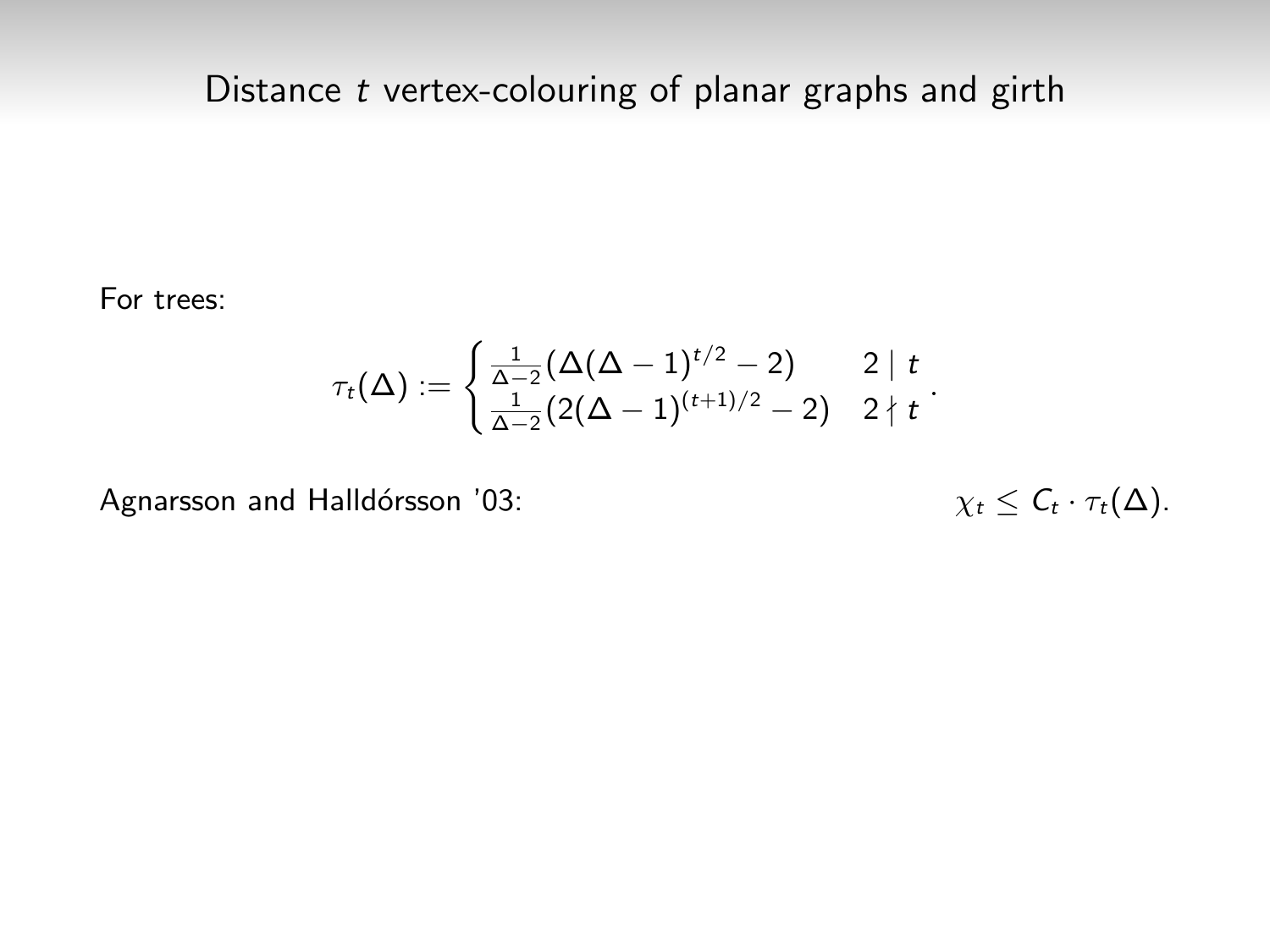For trees:

$$
\tau_t(\Delta):=\begin{cases} \frac{1}{\Delta-2}(\Delta(\Delta-1)^{t/2}-2) & 2\mid t\\ \frac{1}{\Delta-2}(2(\Delta-1)^{(t+1)/2}-2) & 2\nmid t\end{cases}.
$$

Agnarsson and Halldórsson '03:  $\chi_t \leq C_t \cdot \tau_t(\Delta)$ . Fellows, Hell, Seyffarth '98:  $C_t \geq 3/2$  if 2 | t and  $C_t \geq 9/4$  if 2 | t.  $(C_1 = 2 \text{ and } C_2 = 3/2 + \varepsilon)$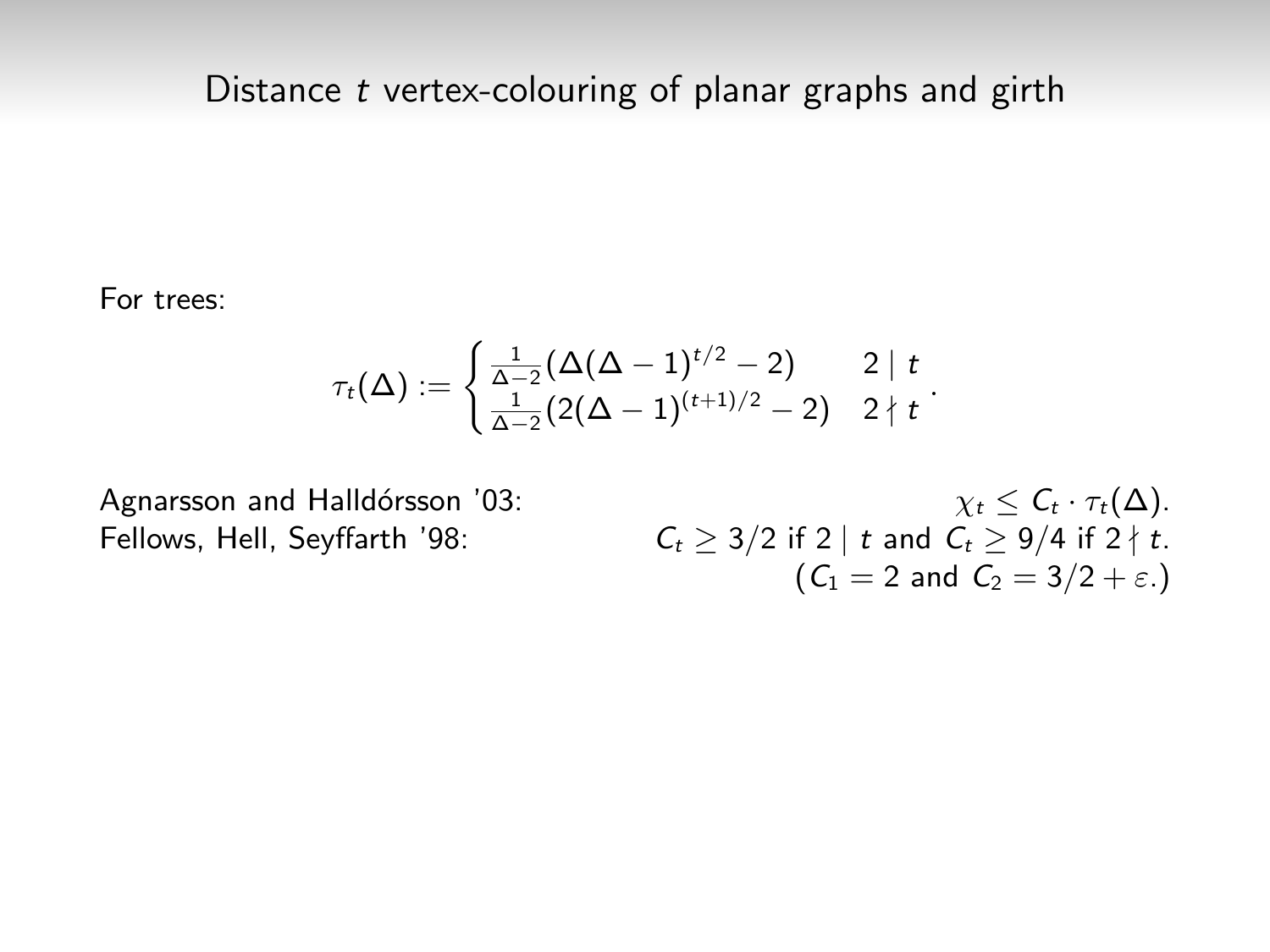For trees:

$$
\tau_t(\Delta) := \begin{cases} \frac{1}{\Delta-2}(\Delta(\Delta-1)^{t/2}-2) & 2 \mid t \\ \frac{1}{\Delta-2}(2(\Delta-1)^{(t+1)/2}-2) & 2 \nmid t \end{cases}.
$$

Agnarsson and Halldórsson '03:  $\chi_t \leq C_t \cdot \tau_t(\Delta)$ . Fellows, Hell, Seyffarth '98:  $C_t \geq 3/2$  if 2 | t and  $C_t \geq 9/4$  if 2 | t.  $(C_1 = 2$  and  $C_2 = 3/2 + \varepsilon$ .

Kang and Van Loon: If 2 | t, then  $\exists g_t : \chi_t \leq \tau_t(\Delta)$  for girth  $g_t$  if  $\Delta$  large. If  $2 \nmid t$ , then no such  $g_t$  exists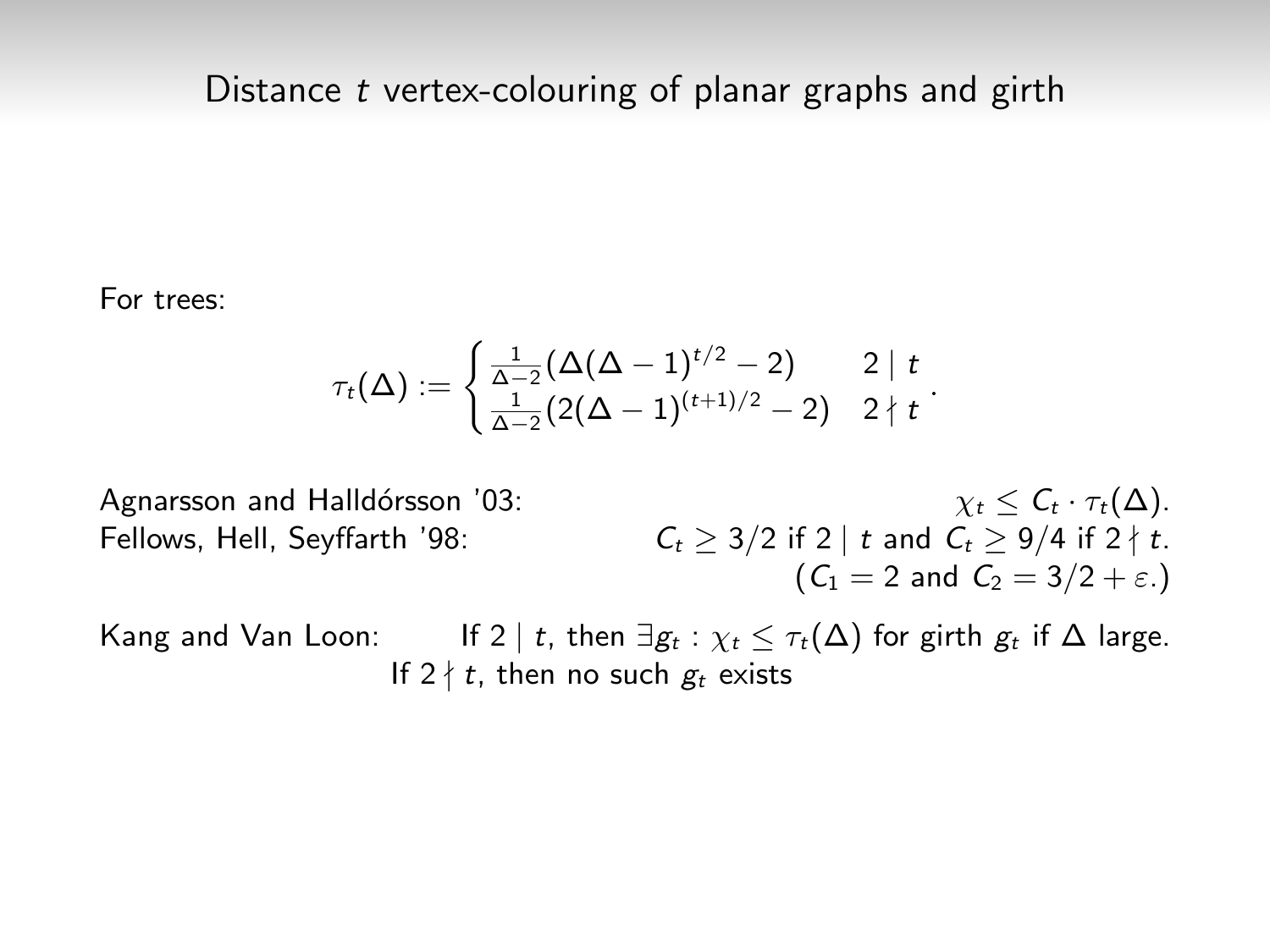For trees:

$$
\tau_t(\Delta):=\begin{cases} \frac{1}{\Delta-2}(\Delta(\Delta-1)^{t/2}-2) & 2\mid t \\ \frac{1}{\Delta-2}(2(\Delta-1)^{(t+1)/2}-2) & 2\nmid t \end{cases}.
$$

Agnarsson and Halldórsson '03:  $\chi_t \leq C_t \cdot \tau_t(\Delta)$ . Fellows, Hell, Seyffarth '98:  $C_t > 3/2$  if 2 | t and  $C_t > 9/4$  if 2 | t.  $(C_1 = 2$  and  $C_2 = 3/2 + \varepsilon$ .

Kang and Van Loon: If 2 | t, then  $\exists g_t : \chi_t \leq \tau_t(\Delta)$  for girth  $g_t$  if  $\Delta$  large. If 2  $\nmid t$ , then no such  $g_t$  exists — not even a  $g_t(\Delta)$  exists.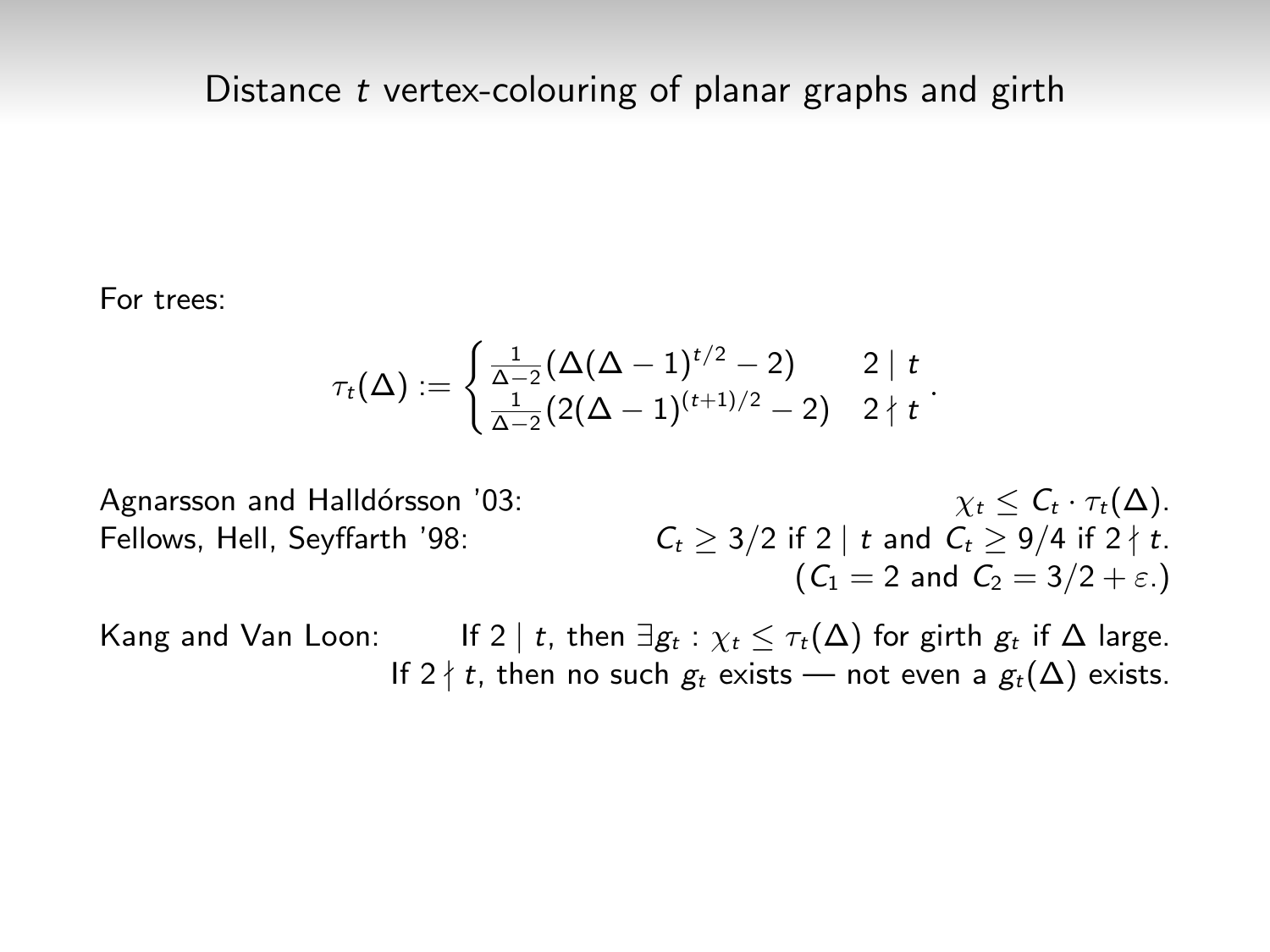For trees:

$$
\tau'_t(\Delta) := \begin{cases} \frac{1}{\Delta - 2} (2(\Delta - 1)^{t/2+1} - \Delta) & 2 \mid t \\ \frac{1}{\Delta - 2} (\Delta(\Delta - 1)^{(t+1)/2} - \Delta) & 2 \nmid t \end{cases}.
$$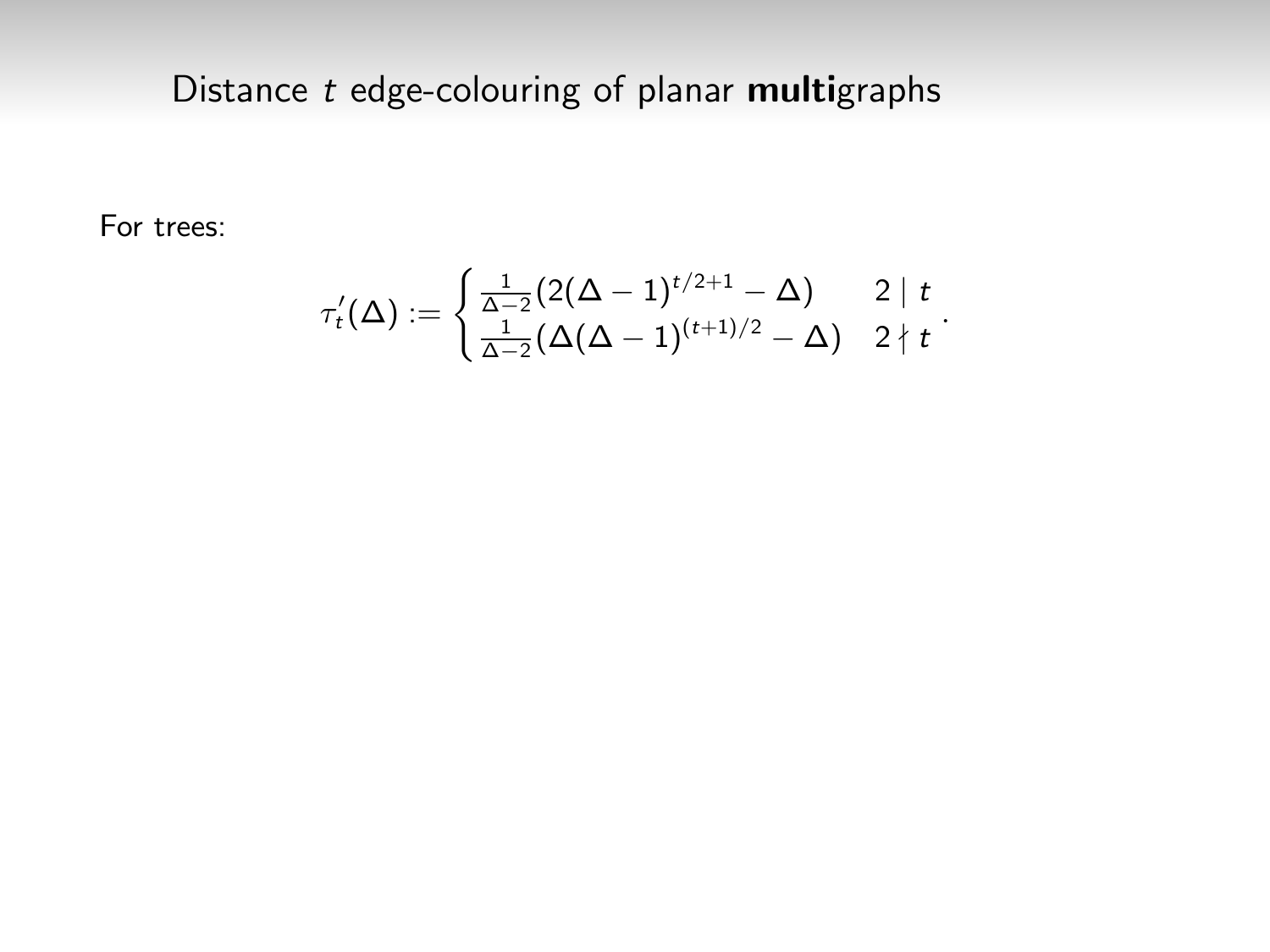For trees:

$$
\tau'_t(\Delta) := \begin{cases} \frac{1}{\Delta - 2} (2(\Delta - 1)^{t/2 + 1} - \Delta) & 2 \mid t \\ \frac{1}{\Delta - 2} (\Delta(\Delta - 1)^{(t+1)/2} - \Delta) & 2 \nmid t \end{cases}.
$$

Faudree et al.  $+$  Agnarsson and Halldórsson:  $C'_t \leq C'_t \cdot \tau'_t(\Delta).$ Adaptation of Fellows et al.:  $C'_t \geq 9/4$  if 2 | t and  $C'_t \geq 3/2$  if 2  $\nmid t$ .  $(C_1' = 3/2$  and  $C_2' \in [9/4, 3]$ .)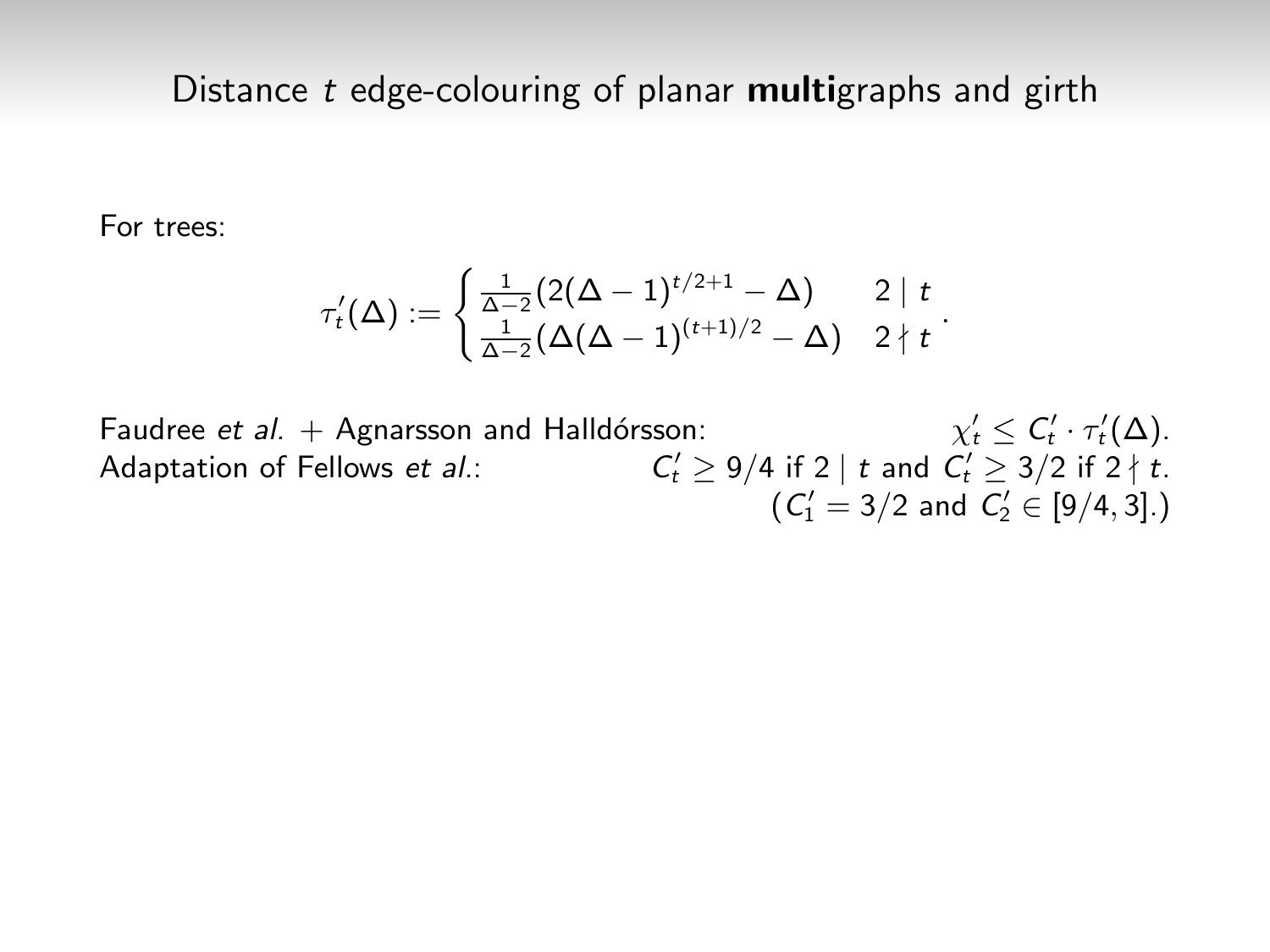For trees:

$$
\tau'_t(\Delta) := \begin{cases} \frac{1}{\Delta - 2} (2(\Delta - 1)^{t/2 + 1} - \Delta) & 2 \mid t \\ \frac{1}{\Delta - 2} (\Delta(\Delta - 1)^{(t+1)/2} - \Delta) & 2 \nmid t \end{cases}.
$$

Faudree et al.  $+$  Agnarsson and Halldórsson:  $C'_t \leq C'_t \cdot \tau'_t(\Delta).$ Adaptation of Fellows et al.:  $C'_t \geq 9/4$  if 2 | t and  $C'_t \geq 3/2$  if 2  $\nmid t$ .  $(C_1' = 3/2$  and  $C_2' \in [9/4, 3]$ .)

Kang and Van Loon:  $\gamma_t' : \chi_t' \leq \tau_t'(\Delta)$  for girth  $g_t'$  if  $\Delta$  large. If  $2 \mid t$ , then no such  $g'_t$  exists.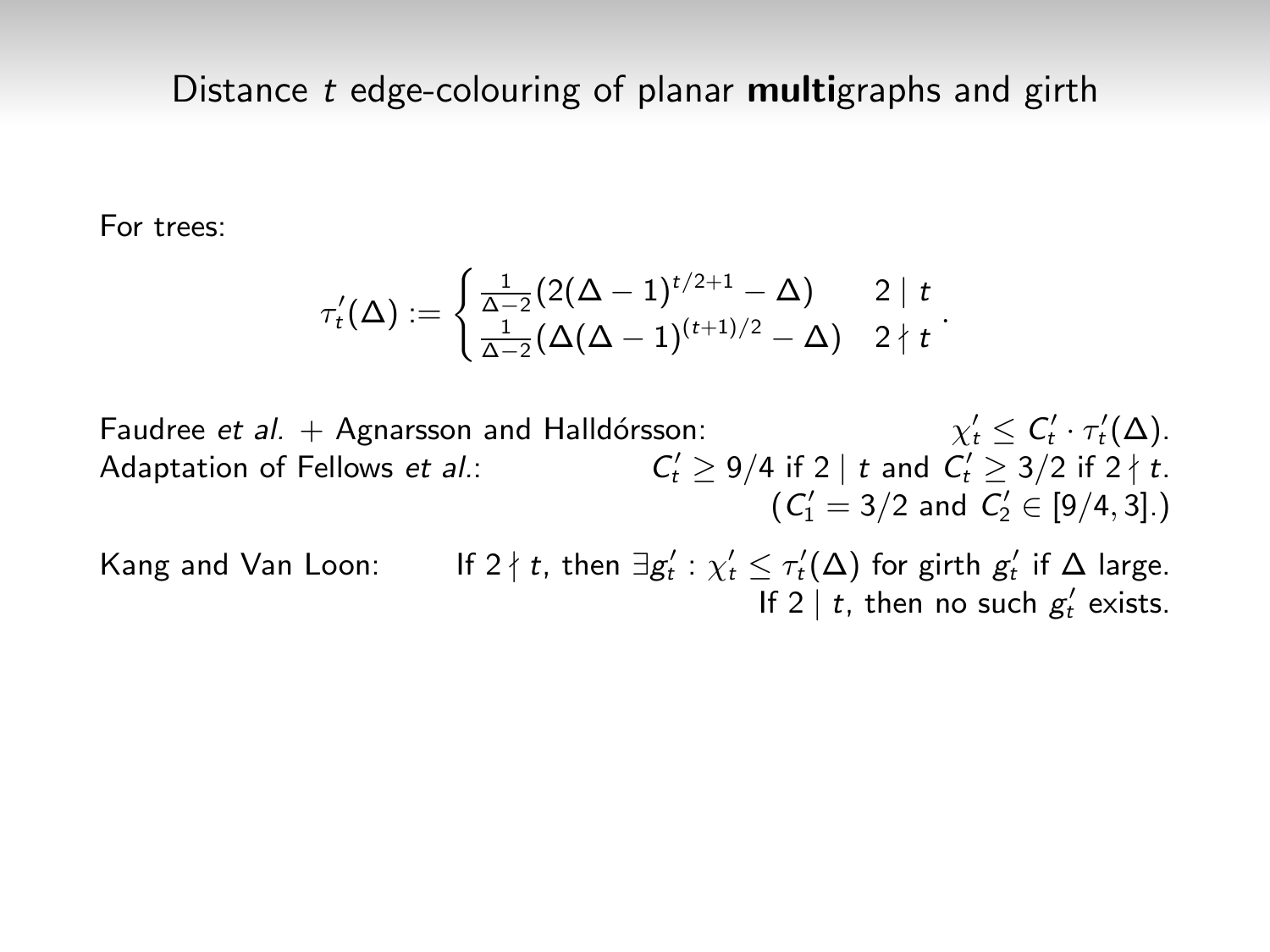For trees:

$$
\tau'_t(\Delta) := \begin{cases} \frac{1}{\Delta - 2} (2(\Delta - 1)^{t/2 + 1} - \Delta) & 2 \mid t \\ \frac{1}{\Delta - 2} (\Delta(\Delta - 1)^{(t+1)/2} - \Delta) & 2 \nmid t \end{cases}.
$$

Faudree et al.  $+$  Agnarsson and Halldórsson:  $C'_t \leq C'_t \cdot \tau'_t(\Delta).$ Adaptation of Fellows et al.:  $C'_t \geq 9/4$  if 2 | t and  $C'_t \geq 3/2$  if 2  $\nmid t$ .  $(C_1' = 3/2$  and  $C_2' \in [9/4, 3]$ .)

Kang and Van Loon: If 2  $\nmid t$ , then  $\exists g_t' : \chi_t' \leq \tau_t'(\Delta)$  for girth  $g_t'$  if  $\Delta$  large. If  $2 \mid t$ , then no such  $g'_t$  exists.

Could girth  $\Omega(\tau'_t(\Delta))$  suffice for  $\chi'_t \leq \tau'_t(\Delta)$ ?